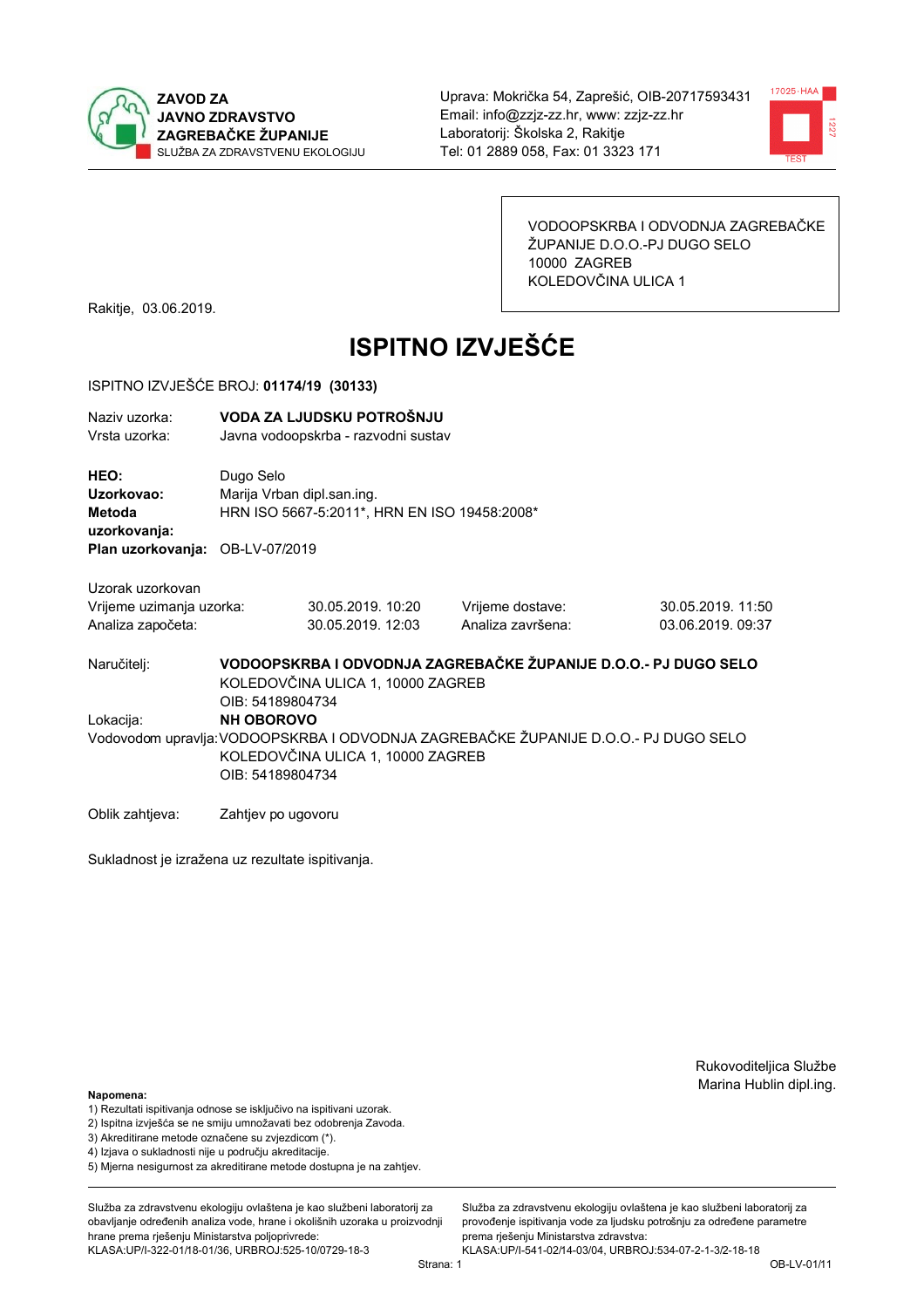## **REZULTATI ISPITIVANJA:**

Ispitno izviešće rezultat je elektroničke obrade podataka te je punovažeće bez žiga i potpisa

| Pokazatelj                | <b>Metoda</b>                           | <b>MJ</b>               | <b>Rezultatt</b> | MDK** | <b>Sukladno</b> |
|---------------------------|-----------------------------------------|-------------------------|------------------|-------|-----------------|
| Temperatura               | Standard Methods 21st Ed.<br>2005.2550B | $^{\circ}$ C            | 14,1             | 25    | DA              |
| Slobodni rezidualni klor  | HRN EN ISO 7393-2:2018                  | $mg/L$ Cl <sub>2</sub>  | 0,14             | 0,5   | DA              |
| Boja                      | HRN EN ISO 7887:2012                    | mg/L Pt/Co skale        | < 5              | 20    | DA              |
| Mutnoća                   | HRN EN ISO 7027-1:2016*                 | NTU jedinica            | 0,15             | 4     | DA              |
| <b>Miris</b>              | HRN EN 1622:2008                        |                         | bez              | bez   | DA              |
| Okus                      | HRN EN 1622:2008                        | bez                     |                  | bez   | DA              |
| pH                        | HRN EN ISO 10523:2012*                  | pH jedinica             | 7,4              |       | DA              |
| Temp.pri određivanju pH   |                                         | $^{\circ}$ C            | 16,6             |       |                 |
| Elektrovodljivost         | HRN EN 27888:2008*                      | µScm-1 pri 20°C         | 438              | 2.500 | DA              |
| Utrošak KMnO <sub>4</sub> | HRN EN ISO 8467:2001                    | mg/L O <sub>2</sub>     | < 0.5            | 5     | DA              |
| Kloridi                   | HRN EN ISO 10304-1:2009*                | mg/L CI                 | 11               | 250   | DA              |
| Nitriti                   | HRN EN ISO 10304-1:2009*                | mg/L $(NO2)$            | < 0.050          | 0,5   | DA              |
| Nitrati                   | HRN EN ISO 10304-1:2009*                | mg/L (NO <sub>3</sub> ) | 4,9              | 50    | DA              |
| Amonij                    | HRN ISO 7150-1:1998*                    | mg/L (NH                | < 0,05           | 0,5   | DA              |

trezultat izražen kao manje od (<) odnosi se na granicu kvantifikacije

\*\*maksimalno dozvoljena koncentracija

#### Izjava o sukladnosti

Prema ispitanim parametrima uzorak vode JE SUKLADAN zahtievima članka 5. Zakona o vodi za ljudsku potrošnju (NN 56/2013, 64/2015, 104/2017, 115/2018) i priloga I Pravilnika o parametrima sukladnosti, metodama analize, monitoringu i planovima sigurnosti vode za ljudsku potrošnju te načinu vođenja registra pravnih osoba koje obavljaju djelatnost javne vodoopskrbe (NN 125/2017).

> Voditeljica Odsjeka Nikolina Ciban dipl.ing.

## Odsjek za mikrobiološka ispitivanja voda

### **REZULTATI ISPITIVANJA:**

Ispitno izvješće rezultat je elektroničke obrade podataka te je punovažeće bez žiga i potpisa

| Pokazatelj             | <b>Metoda</b>           | <b>MJ</b>   | <b>Rezultat</b> | MDK** | <b>Sukladno</b> |
|------------------------|-------------------------|-------------|-----------------|-------|-----------------|
| Ukupni koliformi       | HRN EN ISO 9308-1:2014* | broj/100 mL |                 | 0     | DA              |
| Escherichia coli       | HRN EN ISO 9308-1:2014* | broj/100 mL | < '             | 0     | DA              |
| Enterokoki             | HRN EN ISO 7899-2:2000* | broj/100 mL | < '             |       | DA              |
| Pseudomonas aeruginosa | HRN EN ISO 16266:2008*  | broj/100 mL | < '             | 0     | DA              |
| Aerobne bakt -36°C/48h | HRN EN ISO 6222:2000*   | broj/1 mL   |                 | 100   | DA              |
| Aerobne bakt -22°C/72h | HRN EN ISO 6222:2000*   | broj/1 mL   | < '             | 100   | DA              |

\*\*maksimalno dozvoljena koncentracija

#### Izjava o sukladnosti

Prema ispitanim parametrima uzorak vode JE SUKLADAN zahtjevima članka 5. Zakona o vodi za ljudsku potrošnju (NN 56/2013, 64/2015, 104/2017, 115/2018) i priloga I Pravilnika o parametrima sukladnosti, metodama analize, monitoringu i planovima sigurnosti vode za ljudsku potrošnju te načinu vođenja registra pravnih osoba koje obavljaju djelatnost javne vodoopskrbe (NN 125/2017).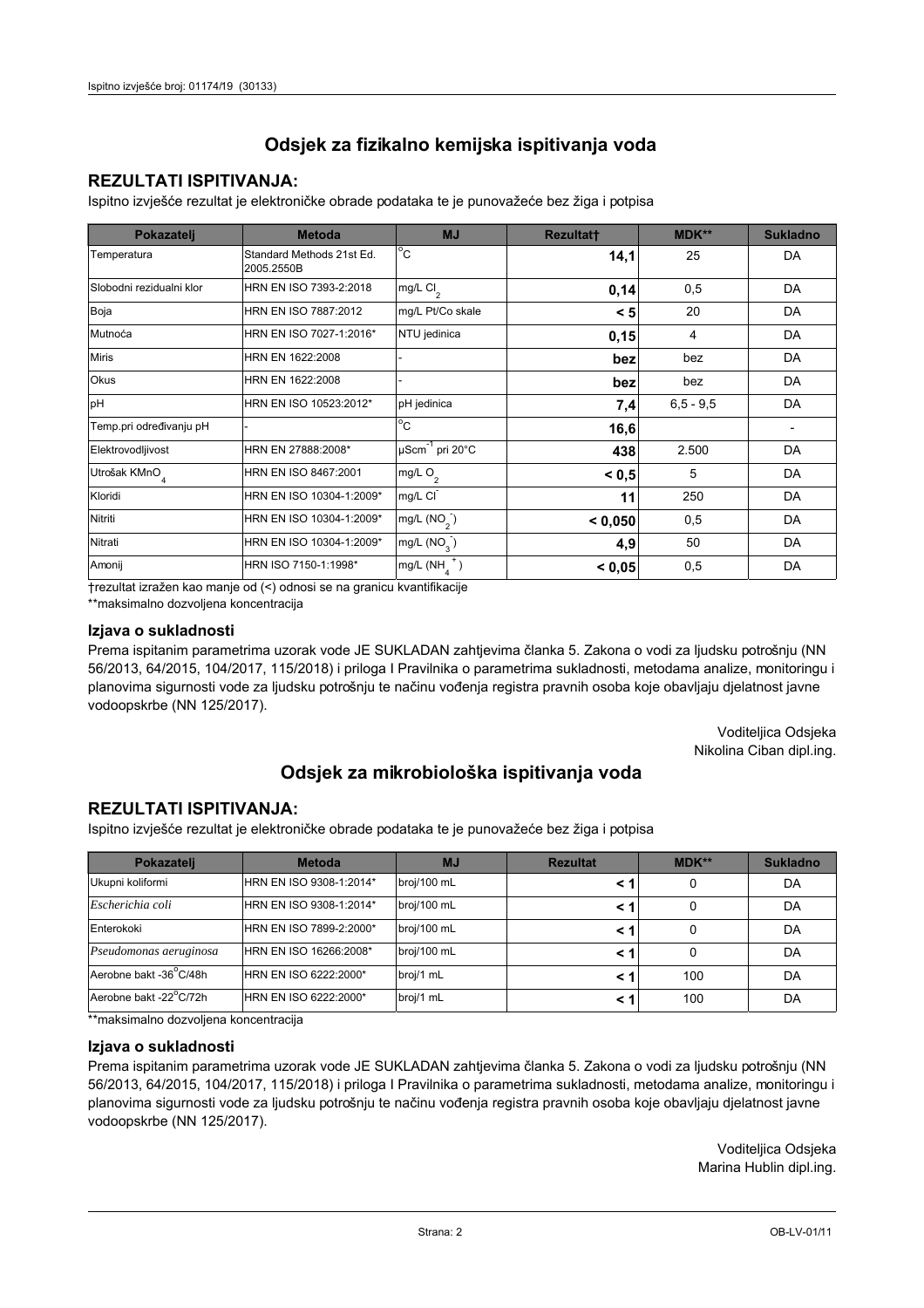



VODOOPSKRBA I ODVODNJA ZAGREBAČKE ŽUPANIJE D.O.O.-PJ DUGO SELO 10000 ZAGREB KOLEDOVČINA ULICA 1

Rakitje, 03.06.2019.

# **ISPITNO IZVJEŠĆE**

#### ISPITNO IZVJEŠĆE BROJ: 01173/19 (30132)

| Naziv uzorka: | VODA ZA LJUDSKU POTROŠNJU           |
|---------------|-------------------------------------|
| Vrsta uzorka: | Javna vodoopskrba - razvodni sustav |

HEO: Dugo Selo Uzorkovao: Mariia Vrban dipl.san.ing. Metoda HRN ISO 5667-5:2011\*, HRN EN ISO 19458:2008\* uzorkovanja: Plan uzorkovanja: OB-LV-07/2019

| Uzorak uzorkovan         |  |
|--------------------------|--|
| Vrijeme uzimanja uzorka: |  |
| Analiza započeta:        |  |

30.05.2019.09:50 30.05.2019. 12:02

Vrijeme dostave: Analiza završena:

30.05.2019. 11:50 03.06.2019.09:37

VODOOPSKRBA I ODVODNJA ZAGREBAČKE ŽUPANIJE D.O.O.- PJ DUGO SELO Naručitelj: KOLEDOVČINA ULICA 1, 10000 ZAGREB OIB: 54189804734 Lokacija: HIDRANT KOD DVD-a, CENTAR GRADA, DUGO SELO Vodovodom upravlja: VODOOPSKRBA I ODVODNJA ZAGREBAČKE ŽUPANIJE D.O.O.- PJ DUGO SELO KOLEDOVČINA ULICA 1, 10000 ZAGREB OIB: 54189804734

Oblik zahtjeva: Zahtjev po ugovoru

Sukladnost je izražena uz rezultate ispitivanja.

Rukovoditeljica Službe Marina Hublin dipl.ing.

#### Napomena:

- 1) Rezultati ispitivanja odnose se isključivo na ispitivani uzorak.
- 2) Ispitna izvješća se ne smiju umnožavati bez odobrenja Zavoda.

3) Akreditirane metode označene su zvjezdicom (\*).

- 4) Iziava o sukladnosti nije u području akreditacije.
- 5) Mjerna nesigurnost za akreditirane metode dostupna je na zahtjev.

Služba za zdravstvenu ekologiju ovlaštena je kao službeni laboratorij za obavlianie određenih analiza vode, hrane i okolišnih uzoraka u proizvodniji hrane prema rješenju Ministarstva poljoprivrede: KLASA:UP/I-322-01/18-01/36, URBROJ:525-10/0729-18-3

Služba za zdravstvenu ekologiju ovlaštena je kao službeni laboratorij za provođenie ispitivania vode za liudsku potrošniu za određene parametre prema riešenju Ministarstva zdravstva: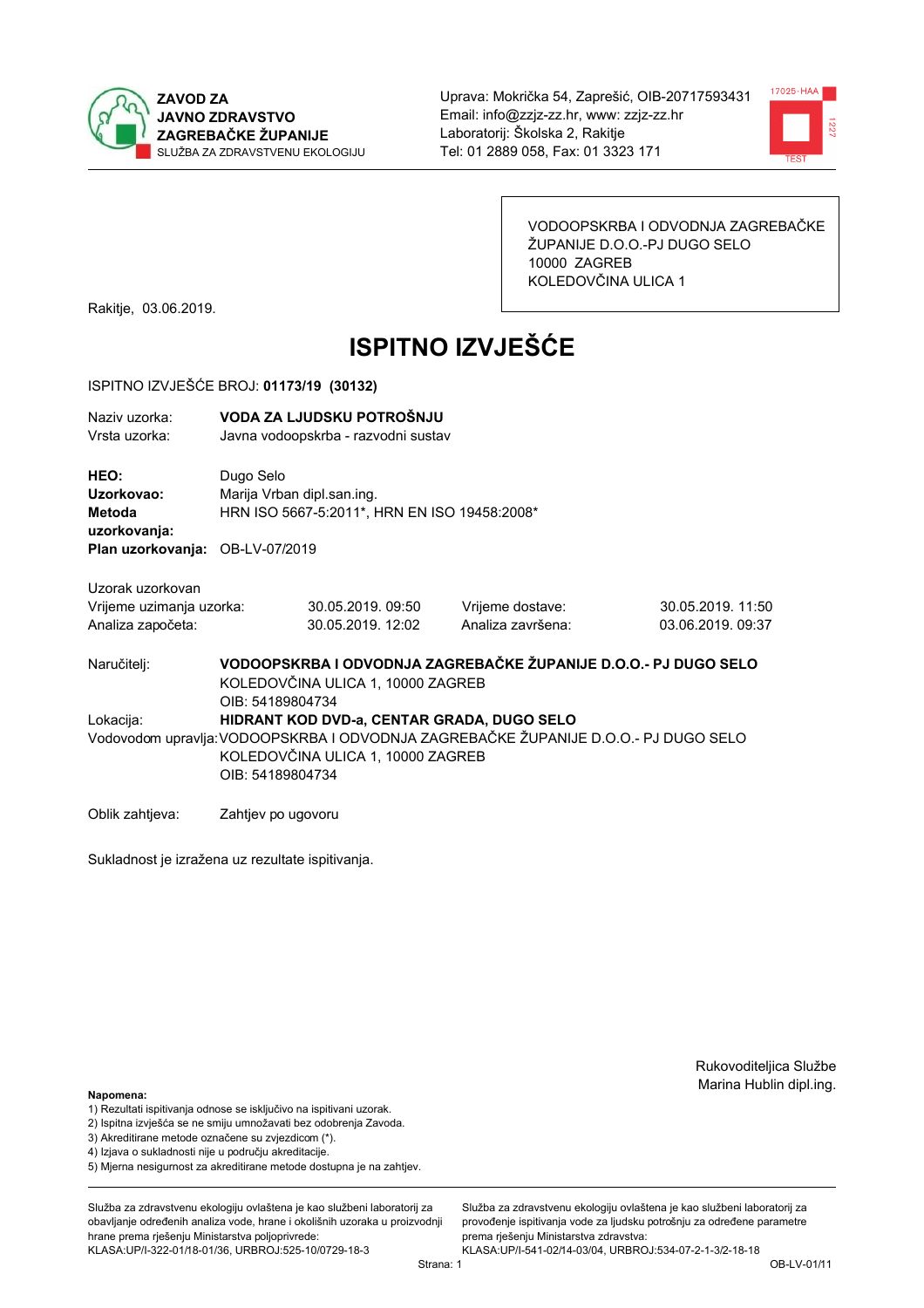## **REZULTATI ISPITIVANJA:**

Ispitno izviešće rezultat je elektroničke obrade podataka te je punovažeće bez žiga i potpisa

| Pokazatelj                | <b>Metoda</b>                           | <b>MJ</b>               | <b>Rezultatt</b> | MDK** | <b>Sukladno</b> |
|---------------------------|-----------------------------------------|-------------------------|------------------|-------|-----------------|
| Temperatura               | Standard Methods 21st Ed.<br>2005.2550B | $^{\circ}$ C            | 15,7             | 25    | DA              |
| Slobodni rezidualni klor  | HRN EN ISO 7393-2:2018                  | $mg/L$ Cl <sub>2</sub>  | 0,12             | 0,5   | DA              |
| Boja                      | HRN EN ISO 7887:2012                    | mg/L Pt/Co skale        | < 5              | 20    | DA              |
| Mutnoća                   | HRN EN ISO 7027-1:2016*                 | NTU jedinica            | 0,13             | 4     | DA              |
| <b>Miris</b>              | HRN EN 1622:2008                        |                         | bez              | bez   | DA              |
| Okus                      | HRN EN 1622:2008                        | bez                     |                  | bez   | DA              |
| pH                        | HRN EN ISO 10523:2012*                  | pH jedinica             | 7,4              |       | DA              |
| Temp.pri određivanju pH   |                                         | $^{\circ}$ C            | 16,8             |       |                 |
| Elektrovodljivost         | HRN EN 27888:2008*                      | µScm-1 pri 20°C<br>437  |                  | 2.500 | DA              |
| Utrošak KMnO <sub>4</sub> | HRN EN ISO 8467:2001                    | mg/L O <sub>2</sub>     | 0,5              | 5     | DA              |
| Kloridi                   | HRN EN ISO 10304-1:2009*                | mg/L CI                 | 11               | 250   | DA              |
| Nitriti                   | HRN EN ISO 10304-1:2009*                | mg/L $(NO2)$            | < 0.050          | 0,5   | DA              |
| Nitrati                   | HRN EN ISO 10304-1:2009*                | mg/L (NO <sub>3</sub> ) | 4,9              | 50    | DA              |
| Amonij                    | HRN ISO 7150-1:1998*                    | mg/L (NH                | < 0,05           | 0,5   | DA              |

trezultat izražen kao manje od (<) odnosi se na granicu kvantifikacije

\*\*maksimalno dozvoljena koncentracija

#### Izjava o sukladnosti

Prema ispitanim parametrima uzorak vode JE SUKLADAN zahtievima članka 5. Zakona o vodi za ljudsku potrošnju (NN 56/2013, 64/2015, 104/2017, 115/2018) i priloga I Pravilnika o parametrima sukladnosti, metodama analize, monitoringu i planovima sigurnosti vode za ljudsku potrošnju te načinu vođenja registra pravnih osoba koje obavljaju djelatnost javne vodoopskrbe (NN 125/2017).

> Voditeljica Odsjeka Nikolina Ciban dipl.ing.

## Odsjek za mikrobiološka ispitivanja voda

### **REZULTATI ISPITIVANJA:**

Ispitno izvješće rezultat je elektroničke obrade podataka te je punovažeće bez žiga i potpisa

| Pokazatelj             | <b>Metoda</b>           | <b>MJ</b>   | <b>Rezultat</b> | MDK** | <b>Sukladno</b> |
|------------------------|-------------------------|-------------|-----------------|-------|-----------------|
| Ukupni koliformi       | HRN EN ISO 9308-1:2014* | broj/100 mL |                 |       | DA              |
| Escherichia coli       | HRN EN ISO 9308-1:2014* | broj/100 mL | < 1             |       | DA              |
| Enterokoki             | HRN EN ISO 7899-2:2000* | broj/100 mL | < '             |       | DA              |
| Pseudomonas aeruginosa | HRN EN ISO 16266:2008*  | broj/100 mL | < 1             | 0     | DA              |
| Aerobne bakt -36 C/48h | HRN EN ISO 6222:2000*   | broj/1 mL   |                 | 100   | DA              |
| Aerobne bakt -22°C/72h | HRN EN ISO 6222:2000*   | broj/1 mL   | < 1             | 100   | DA              |

\*\*maksimalno dozvoljena koncentracija

#### Izjava o sukladnosti

Prema ispitanim parametrima uzorak vode JE SUKLADAN zahtjevima članka 5. Zakona o vodi za ljudsku potrošnju (NN 56/2013, 64/2015, 104/2017, 115/2018) i priloga I Pravilnika o parametrima sukladnosti, metodama analize, monitoringu i planovima sigurnosti vode za ljudsku potrošnju te načinu vođenja registra pravnih osoba koje obavljaju djelatnost javne vodoopskrbe (NN 125/2017).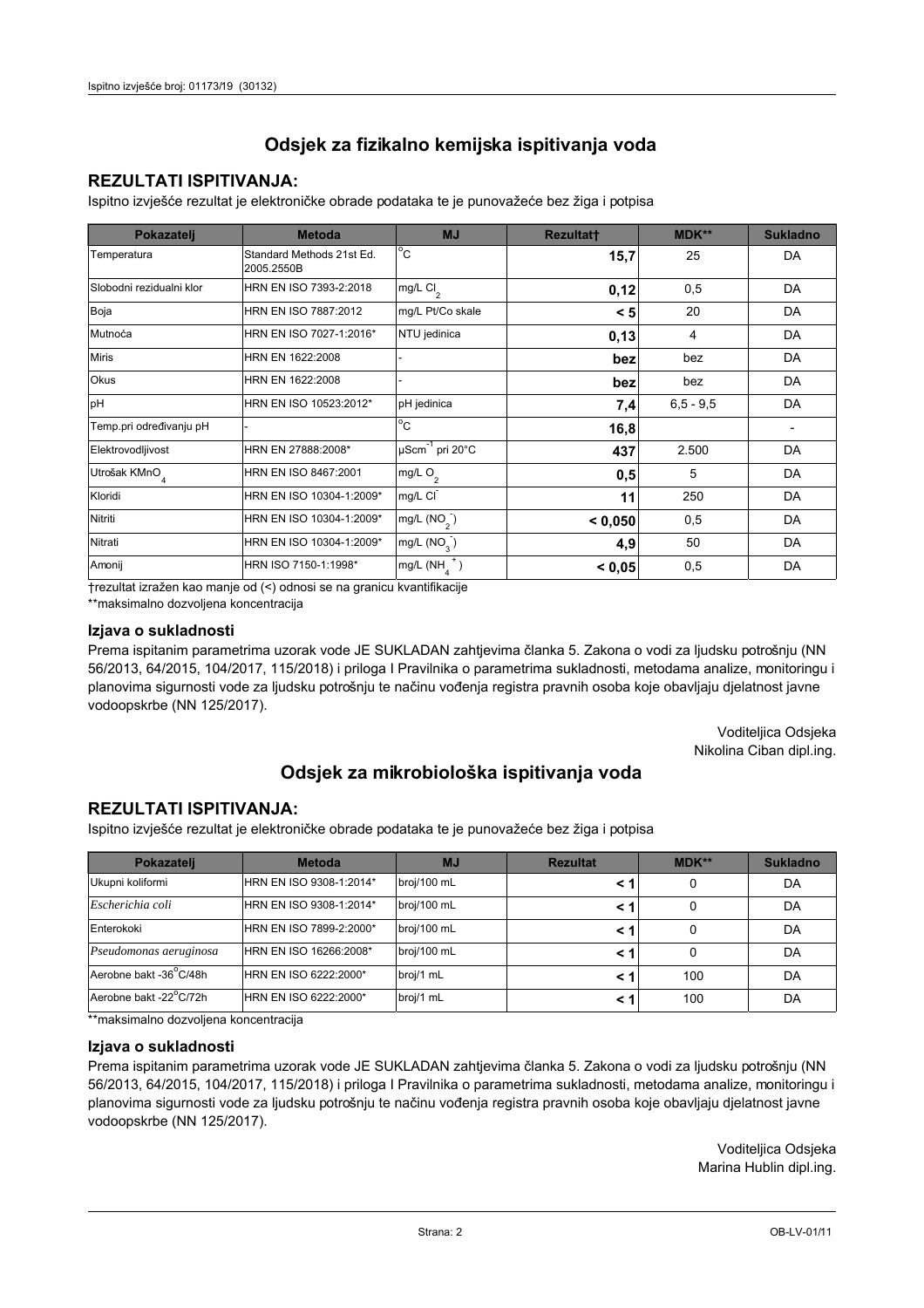



VODOOPSKRBA I ODVODNJA ZAGREBAČKE ŽUPANIJE D.O.O.-PJ DUGO SELO 10000 ZAGREB KOLEDOVČINA ULICA 1

Rakitje, 03.06.2019.

# **ISPITNO IZVJEŠĆE**

#### ISPITNO IZVJEŠĆE BROJ: 01172/19 (30131)

| Naziy uzorka:<br>Vrsta uzorka:                |                                                                                                                          | VODA ZA LJUDSKU POTROŠNJU<br>Javna vodoopskrba - razvodni sustav           |                                                                                                                                            |                                        |  |  |
|-----------------------------------------------|--------------------------------------------------------------------------------------------------------------------------|----------------------------------------------------------------------------|--------------------------------------------------------------------------------------------------------------------------------------------|----------------------------------------|--|--|
| HEO:<br>Uzorkovao:<br>Metoda<br>uzorkovanja:  | Dugo Selo                                                                                                                | Marija Vrban dipl.san.ing.<br>HRN ISO 5667-5:2011*, HRN EN ISO 19458:2008* |                                                                                                                                            |                                        |  |  |
| Plan uzorkovanja: OB-LV-07/2019               |                                                                                                                          |                                                                            |                                                                                                                                            |                                        |  |  |
| Uzorak uzorkovan                              |                                                                                                                          |                                                                            |                                                                                                                                            |                                        |  |  |
| Vrijeme uzimanja uzorka:<br>Analiza započeta: |                                                                                                                          | 30.05.2019.09:30<br>30.05.2019. 12:01                                      | Vrijeme dostave:<br>Analiza završena:                                                                                                      | 30.05.2019. 11:50<br>03.06.2019. 09:37 |  |  |
| Naručitelj:                                   | VODOOPSKRBA I ODVODNJA ZAGREBAČKE ŽUPANIJE D.O.O.- PJ DUGO SELO<br>KOLEDOVČINA ULICA 1, 10000 ZAGREB<br>OIB: 54189804734 |                                                                            |                                                                                                                                            |                                        |  |  |
| Lokacija:                                     | OIB: 54189804734                                                                                                         | KOLEDOVČINA ULICA 1, 10000 ZAGREB                                          | ŠKOLSKA ULICA, VS MARTIN BREG I, DUGO SELO, HIDRANT<br>Vodovodom upravlja: VODOOPSKRBA I ODVODNJA ZAGREBAČKE ŽUPANIJE D.O.O.- PJ DUGO SELO |                                        |  |  |
| Oblik zahtieva:                               | Zahtjev po ugovoru                                                                                                       |                                                                            |                                                                                                                                            |                                        |  |  |

Sukladnost je izražena uz rezultate ispitivanja.

Rukovoditeljica Službe Marina Hublin dipl.ing.

#### Napomena:

- 1) Rezultati ispitivanja odnose se isključivo na ispitivani uzorak.
- 2) Ispitna izvješća se ne smiju umnožavati bez odobrenja Zavoda.
- 3) Akreditirane metode označene su zvjezdicom (\*).
- 4) Iziava o sukladnosti nije u područiu akreditacije.
- 5) Mjerna nesigurnost za akreditirane metode dostupna je na zahtjev.

Služba za zdravstvenu ekologiju ovlaštena je kao službeni laboratorij za obavlianie određenih analiza vode, hrane i okolišnih uzoraka u proizvodniji hrane prema rješenju Ministarstva poljoprivrede: KLASA:UP/I-322-01/18-01/36, URBROJ:525-10/0729-18-3

Strana: 1

Služba za zdravstvenu ekologiju ovlaštena je kao službeni laboratorij za provođenie ispitivania vode za liudsku potrošniu za određene parametre prema rješenju Ministarstva zdravstva: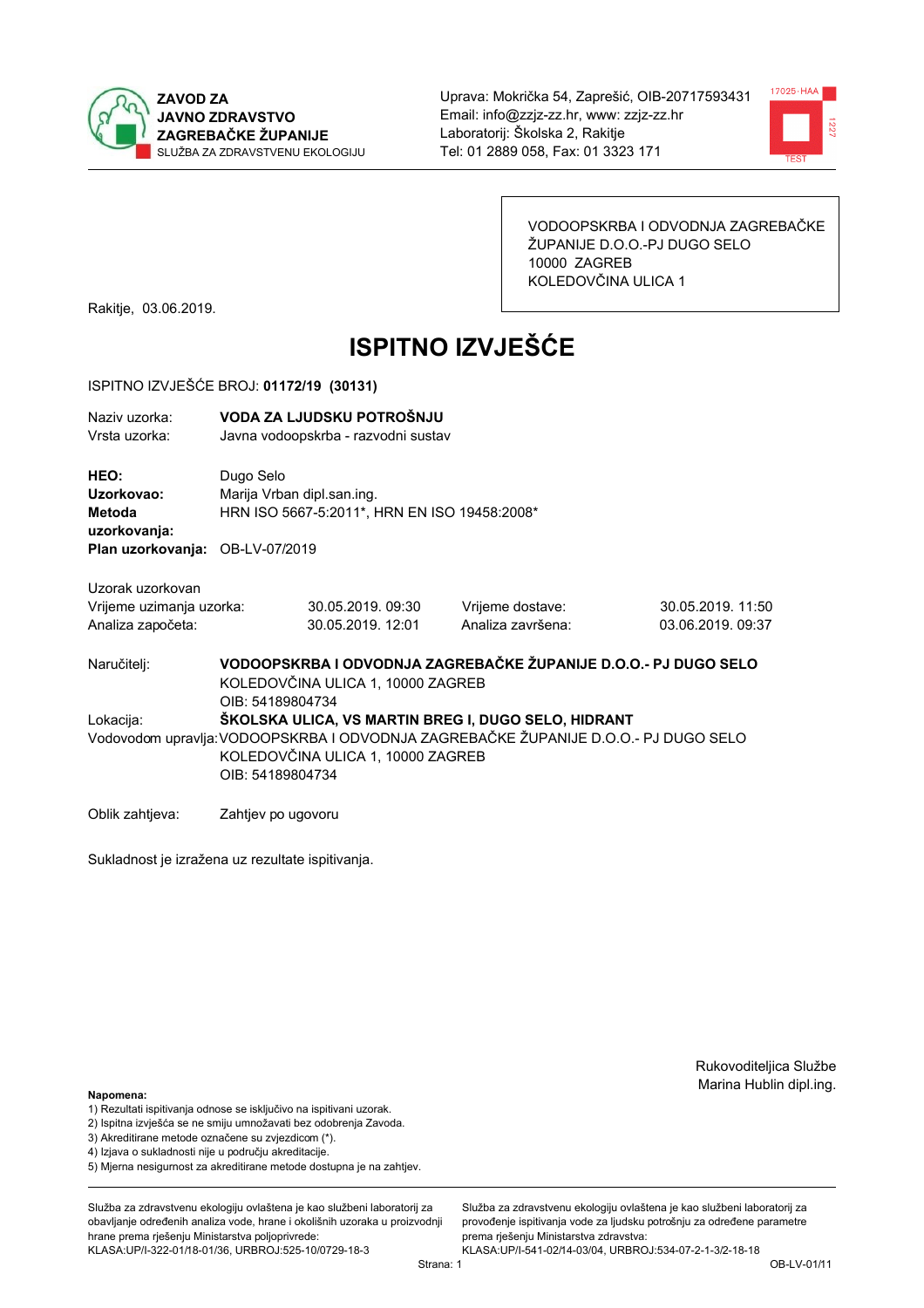## **REZULTATI ISPITIVANJA:**

Ispitno izviešće rezultat je elektroničke obrade podataka te je punovažeće bez žiga i potpisa

| Pokazatelj                | <b>Metoda</b>                           | <b>MJ</b>               | <b>Rezultatt</b> | MDK** | <b>Sukladno</b> |
|---------------------------|-----------------------------------------|-------------------------|------------------|-------|-----------------|
| Temperatura               | Standard Methods 21st Ed.<br>2005.2550B | $^{\circ}$ C            | 16,5             | 25    | DA              |
| Slobodni rezidualni klor  | HRN EN ISO 7393-2:2018                  | $mg/L$ Cl <sub>2</sub>  | 0,11             | 0,5   | DA              |
| Boja                      | HRN EN ISO 7887:2012                    | mg/L Pt/Co skale        | < 5              | 20    | DA              |
| Mutnoća                   | HRN EN ISO 7027-1:2016*                 | NTU jedinica            | 0,36             | 4     | DA              |
| <b>Miris</b>              | HRN EN 1622:2008                        |                         | bez              | bez   | DA              |
| Okus                      | HRN EN 1622:2008                        |                         |                  | bez   | DA              |
| pH                        | HRN EN ISO 10523:2012*                  | pH jedinica             | 7,6              |       | DA              |
| Temp.pri određivanju pH   |                                         | $^{\circ}$ C            | 17,2             |       |                 |
| Elektrovodljivost         | HRN EN 27888:2008*                      | µScm-1 pri 20°C<br>431  |                  | 2.500 | DA              |
| Utrošak KMnO <sub>4</sub> | HRN EN ISO 8467:2001                    | mg/L O <sub>2</sub>     | < 0.5            | 5     | DA              |
| Kloridi                   | HRN EN ISO 10304-1:2009*                | mg/L CI                 | 11               | 250   | DA              |
| Nitriti                   | HRN EN ISO 10304-1:2009*                | mg/L $(NO2)$            | < 0.050          | 0,5   | DA              |
| Nitrati                   | HRN EN ISO 10304-1:2009*                | mg/L (NO <sub>3</sub> ) | 4,7              | 50    | DA              |
| Amonij                    | HRN ISO 7150-1:1998*                    | mg/L (NH                | < 0,05           | 0,5   | DA              |

trezultat izražen kao manje od (<) odnosi se na granicu kvantifikacije

\*\*maksimalno dozvoljena koncentracija

#### Izjava o sukladnosti

Prema ispitanim parametrima uzorak vode JE SUKLADAN zahtievima članka 5. Zakona o vodi za ljudsku potrošnju (NN 56/2013, 64/2015, 104/2017, 115/2018) i priloga I Pravilnika o parametrima sukladnosti, metodama analize, monitoringu i planovima sigurnosti vode za ljudsku potrošnju te načinu vođenja registra pravnih osoba koje obavljaju djelatnost javne vodoopskrbe (NN 125/2017).

> Voditeljica Odsjeka Nikolina Ciban dipl.ing.

## Odsjek za mikrobiološka ispitivanja voda

### **REZULTATI ISPITIVANJA:**

Ispitno izvješće rezultat je elektroničke obrade podataka te je punovažeće bez žiga i potpisa

| Pokazatelj             | <b>Metoda</b>           | <b>MJ</b>   | <b>Rezultat</b> | MDK** | <b>Sukladno</b> |
|------------------------|-------------------------|-------------|-----------------|-------|-----------------|
| Ukupni koliformi       | HRN EN ISO 9308-1:2014* | broj/100 mL |                 |       | DA              |
| Escherichia coli       | HRN EN ISO 9308-1:2014* | broj/100 mL | < 1             |       | DA              |
| Enterokoki             | HRN EN ISO 7899-2:2000* | broj/100 mL | < '             |       | DA              |
| Pseudomonas aeruginosa | HRN EN ISO 16266:2008*  | broj/100 mL | < 1             | 0     | DA              |
| Aerobne bakt -36 C/48h | HRN EN ISO 6222:2000*   | broj/1 mL   |                 | 100   | DA              |
| Aerobne bakt -22°C/72h | HRN EN ISO 6222:2000*   | broj/1 mL   |                 | 100   | DA              |

\*\*maksimalno dozvoljena koncentracija

#### Izjava o sukladnosti

Prema ispitanim parametrima uzorak vode JE SUKLADAN zahtjevima članka 5. Zakona o vodi za ljudsku potrošnju (NN 56/2013, 64/2015, 104/2017, 115/2018) i priloga I Pravilnika o parametrima sukladnosti, metodama analize, monitoringu i planovima sigurnosti vode za ljudsku potrošnju te načinu vođenja registra pravnih osoba koje obavljaju djelatnost javne vodoopskrbe (NN 125/2017).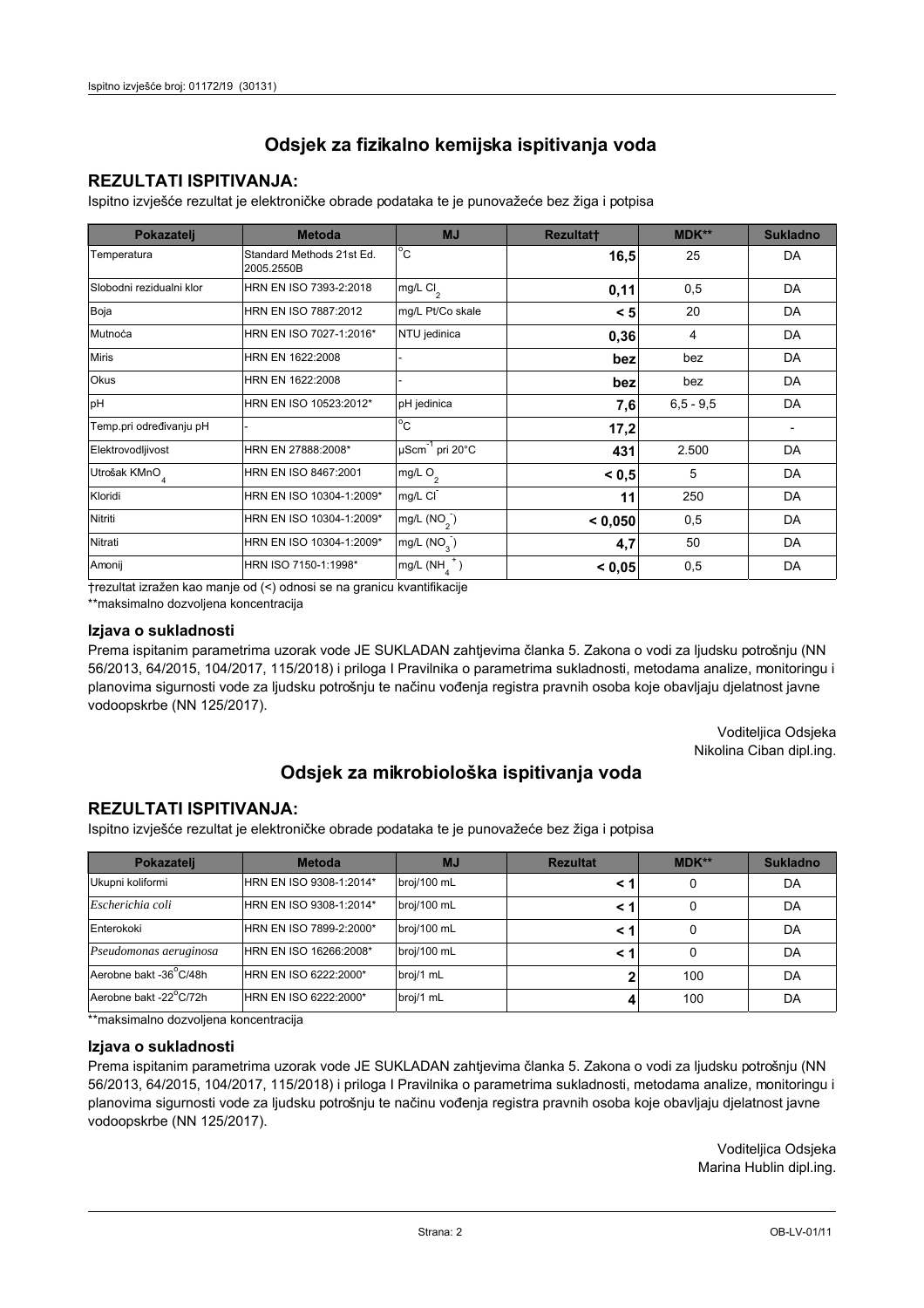



VODOOPSKRBA I ODVODNJA ZAGREBAČKE ŽUPANIJE D.O.O.-PJ DUGO SELO 10000 ZAGREB KOLEDOVČINA ULICA 1

Rakitje, 03.06.2019.

# **ISPITNO IZVJEŠĆE**

#### ISPITNO IZVJEŠĆE BROJ: 01171/19 (30130)

| Naziv uzorka:<br>Vrsta uzorka:                                    |                                                                                                                          | VODA ZA LJUDSKU POTROŠNJU<br>Javna vodoopskrba - razvodni sustav                |                                                                                    |                                        |  |
|-------------------------------------------------------------------|--------------------------------------------------------------------------------------------------------------------------|---------------------------------------------------------------------------------|------------------------------------------------------------------------------------|----------------------------------------|--|
| <b>HEO:</b><br>Uzorkovao:<br>Metoda<br>uzorkovanja:               | Dugo Selo<br>Marija Vrban dipl.san.ing.<br>HRN ISO 5667-5:2011*, HRN EN ISO 19458:2008*                                  |                                                                                 |                                                                                    |                                        |  |
| Plan uzorkovanja: OB-LV-07/2019                                   |                                                                                                                          |                                                                                 |                                                                                    |                                        |  |
| Uzorak uzorkovan<br>Vrijeme uzimanja uzorka:<br>Analiza započeta: |                                                                                                                          | 30.05.2019.09:15<br>30.05.2019. 12:00                                           | Vrijeme dostave:<br>Analiza završena:                                              | 30.05.2019. 11:50<br>03.06.2019. 09:37 |  |
| Naručitelj:                                                       | VODOOPSKRBA I ODVODNJA ZAGREBAČKE ŽUPANIJE D.O.O.- PJ DUGO SELO<br>KOLEDOVČINA ULICA 1, 10000 ZAGREB<br>OIB: 54189804734 |                                                                                 |                                                                                    |                                        |  |
| Lokacija:                                                         | OIB: 54189804734                                                                                                         | STARIJAK, VS MARTIN BREG II, DUGO SELO, PH<br>KOLEDOVČINA ULICA 1, 10000 ZAGREB | Vodovodom upravlja:VODOOPSKRBA I ODVODNJA ZAGREBAČKE ŽUPANIJE D.O.O.- PJ DUGO SELO |                                        |  |
|                                                                   |                                                                                                                          |                                                                                 |                                                                                    |                                        |  |

Oblik zahtjeva: Zahtjev po ugovoru

Sukladnost je izražena uz rezultate ispitivanja.

Rukovoditeljica Službe Marina Hublin dipl.ing.

#### Napomena:

- 1) Rezultati ispitivanja odnose se isključivo na ispitivani uzorak.
- 2) Ispitna izvješća se ne smiju umnožavati bez odobrenja Zavoda.
- 3) Akreditirane metode označene su zvjezdicom (\*).
- 4) Iziava o sukladnosti nije u područiu akreditacije.
- 5) Mjerna nesigurnost za akreditirane metode dostupna je na zahtjev.

Služba za zdravstvenu ekologiju ovlaštena je kao službeni laboratorij za obavljanje određenih analiza vode, hrane i okolišnih uzoraka u proizvodniji hrane prema rješenju Ministarstva poljoprivrede: KLASA:UP/I-322-01/18-01/36, URBROJ:525-10/0729-18-3

KLASA:UP/I-541-02/14-03/04, URBROJ:534-07-2-1-3/2-18-18 Strana: 1

prema rješenju Ministarstva zdravstva:

Služba za zdravstvenu ekologiju ovlaštena je kao službeni laboratorij za

provođenie ispitivania vode za liudsku potrošniu za određene parametre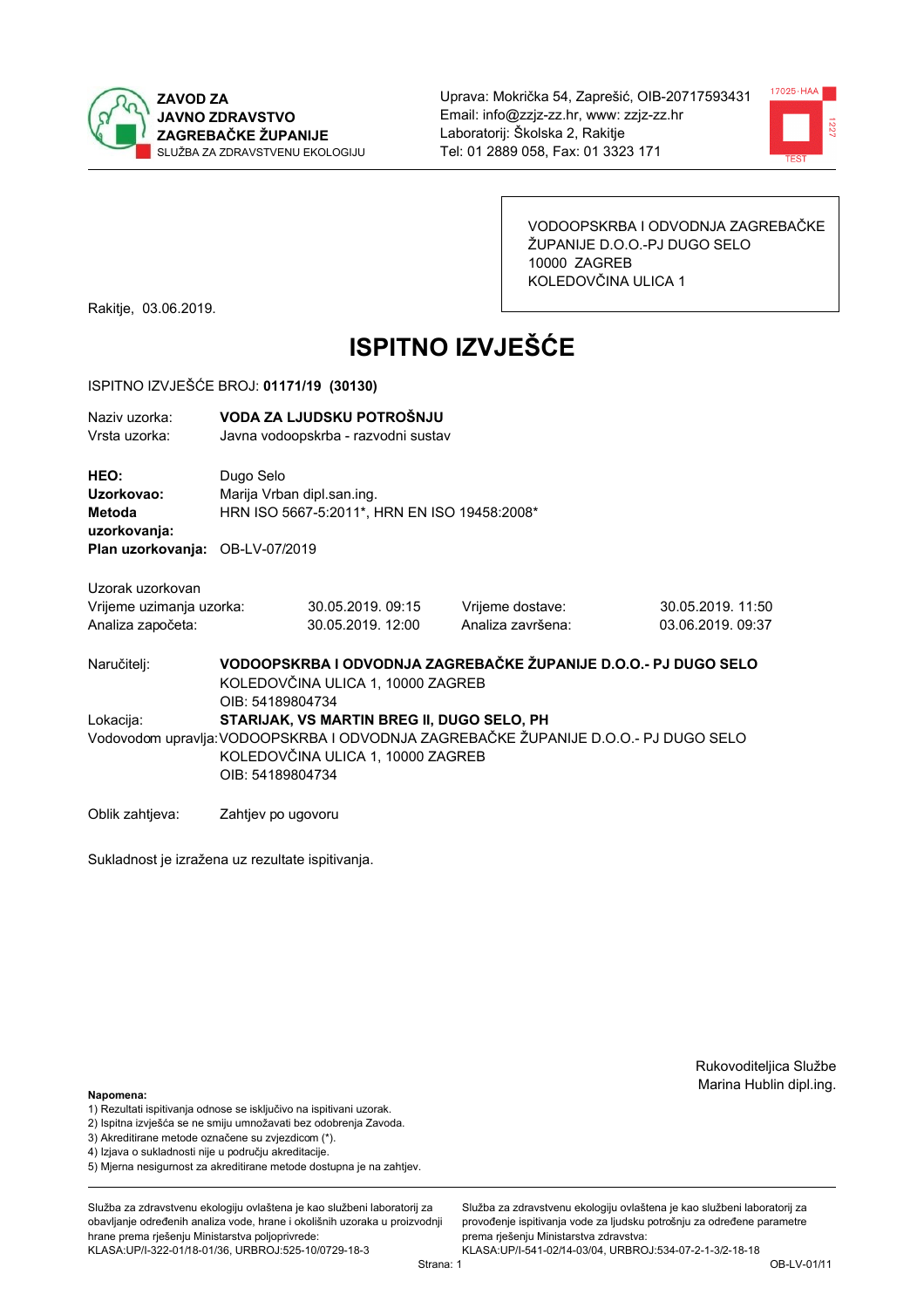## **REZULTATI ISPITIVANJA:**

Ispitno izviešće rezultat je elektroničke obrade podataka te je punovažeće bez žiga i potpisa

| Pokazatelj                | <b>Metoda</b>                           | <b>MJ</b>               | <b>Rezultatt</b> | MDK**         | <b>Sukladno</b> |
|---------------------------|-----------------------------------------|-------------------------|------------------|---------------|-----------------|
| Temperatura               | Standard Methods 21st Ed.<br>2005.2550B | $^{\circ}$ C            | 15,9             | 25            | DA              |
| Slobodni rezidualni klor  | HRN EN ISO 7393-2:2018                  | $mg/L$ Cl <sub>2</sub>  | 0,09             | 0,5           | DA              |
| Boja                      | HRN EN ISO 7887:2012                    | mg/L Pt/Co skale        | < 5              | 20            | DA              |
| Mutnoća                   | HRN EN ISO 7027-1:2016*                 | NTU jedinica            | 0,16             | 4             | DA              |
| <b>Miris</b>              | HRN EN 1622:2008                        |                         | bez              | bez           | DA              |
| Okus                      | HRN EN 1622:2008                        |                         | bez              | bez           | DA              |
| pH                        | HRN EN ISO 10523:2012*                  | pH jedinica             | 7,5              | $6, 5 - 9, 5$ | DA              |
| Temp.pri određivanju pH   |                                         | $^{\circ}$ C            | 17,3             |               |                 |
| Elektrovodljivost         | HRN EN 27888:2008*                      | µScm-1 pri 20°C         | 430              | 2.500         | DA              |
| Utrošak KMnO <sub>4</sub> | HRN EN ISO 8467:2001                    | mg/L O <sub>2</sub>     | 0,5              | 5             | DA              |
| Kloridi                   | HRN EN ISO 10304-1:2009*                | mg/L CI                 | 10               | 250           | DA              |
| Nitriti                   | HRN EN ISO 10304-1:2009*                | mg/L $(NO2)$            | < 0.050          | 0,5           | DA              |
| Nitrati                   | HRN EN ISO 10304-1:2009*                | mg/L (NO <sub>3</sub> ) | 4,7              | 50            | DA              |
| Amonij                    | HRN ISO 7150-1:1998*                    | mg/L (NH                | < 0,05           | 0,5           | DA              |

trezultat izražen kao manje od (<) odnosi se na granicu kvantifikacije

\*\*maksimalno dozvoljena koncentracija

#### Izjava o sukladnosti

Prema ispitanim parametrima uzorak vode JE SUKLADAN zahtievima članka 5. Zakona o vodi za ljudsku potrošnju (NN 56/2013, 64/2015, 104/2017, 115/2018) i priloga I Pravilnika o parametrima sukladnosti, metodama analize, monitoringu i planovima sigurnosti vode za ljudsku potrošnju te načinu vođenja registra pravnih osoba koje obavljaju djelatnost javne vodoopskrbe (NN 125/2017).

> Voditeljica Odsjeka Nikolina Ciban dipl.ing.

## Odsjek za mikrobiološka ispitivanja voda

### **REZULTATI ISPITIVANJA:**

Ispitno izvješće rezultat je elektroničke obrade podataka te je punovažeće bez žiga i potpisa

| Pokazatelj             | <b>Metoda</b>           | <b>MJ</b>   | <b>Rezultat</b> | MDK** | <b>Sukladno</b> |
|------------------------|-------------------------|-------------|-----------------|-------|-----------------|
| Ukupni koliformi       | HRN EN ISO 9308-1:2014* | broj/100 mL |                 |       | DA              |
| Escherichia coli       | HRN EN ISO 9308-1:2014* | broj/100 mL | < 1             |       | DA              |
| Enterokoki             | HRN EN ISO 7899-2:2000* | broj/100 mL | < '             |       | DA              |
| Pseudomonas aeruginosa | HRN EN ISO 16266:2008*  | broj/100 mL | < 1             | 0     | DA              |
| Aerobne bakt -36 C/48h | HRN EN ISO 6222:2000*   | broj/1 mL   |                 | 100   | DA              |
| Aerobne bakt -22°C/72h | HRN EN ISO 6222:2000*   | broj/1 mL   |                 | 100   | DA              |

\*\*maksimalno dozvoljena koncentracija

#### Izjava o sukladnosti

Prema ispitanim parametrima uzorak vode JE SUKLADAN zahtjevima članka 5. Zakona o vodi za ljudsku potrošnju (NN 56/2013, 64/2015, 104/2017, 115/2018) i priloga I Pravilnika o parametrima sukladnosti, metodama analize, monitoringu i planovima sigurnosti vode za ljudsku potrošnju te načinu vođenja registra pravnih osoba koje obavljaju djelatnost javne vodoopskrbe (NN 125/2017).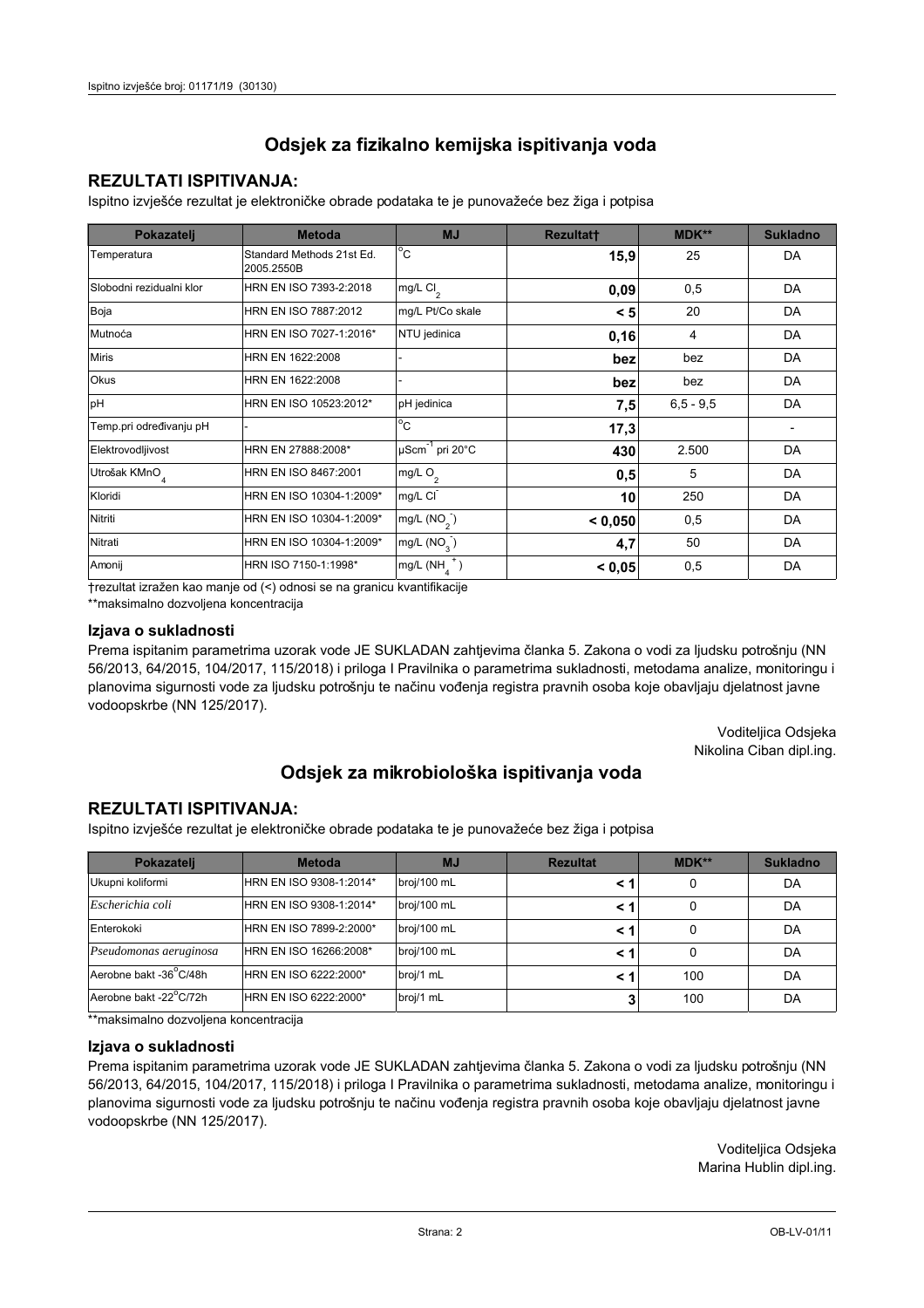



VODOOPSKRBA I ODVODNJA ZAGREBAČKE ŽUPANIJE D.O.O.-PJ DUGO SELO 10000 ZAGREB KOLEDOVČINA ULICA 1

Rakitje, 03.06.2019.

# **ISPITNO IZVJEŠĆE**

#### ISPITNO IZVJEŠĆE BROJ: 01170/19 (30129)

| VODA ZA LJUDSKU POTROŠNJU<br>Naziv uzorka:<br>Vrsta uzorka:<br>Javna vodoopskrba - razvodni sustav<br>Dugo Selo<br><b>HEO:</b><br>Uzorkovao:<br>Marija Vrban dipl.san.ing.<br>HRN ISO 5667-5:2011*, HRN EN ISO 19458:2008*<br>Metoda<br>uzorkovanja:<br><b>Plan uzorkovanja: OB-LV-07/2019</b><br>Uzorak uzorkovan<br>Vrijeme uzimanja uzorka:<br>Vrijeme dostave:<br>30.05.2019.09:00<br>Analiza započeta:<br>30.05.2019. 12:00<br>Analiza završena:<br>VODOOPSKRBA I ODVODNJA ZAGREBAČKE ŽUPANIJE D.O.O.- PJ DUGO SELO<br>Naručitelj:<br>KOLEDOVČINA ULICA 1, 10000 ZAGREB<br>OIB: 54189804734<br>ULICA DUBRAVA NH, DUGO SELO<br>Lokacija:<br>Vodovodom upravlja:VODOOPSKRBA I ODVODNJA ZAGREBAČKE ŽUPANIJE D.O.O.- PJ DUGO SELO<br>KOLEDOVČINA ULICA 1, 10000 ZAGREB<br>OIB: 54189804734 |  |  |  |                                        |  |  |
|---------------------------------------------------------------------------------------------------------------------------------------------------------------------------------------------------------------------------------------------------------------------------------------------------------------------------------------------------------------------------------------------------------------------------------------------------------------------------------------------------------------------------------------------------------------------------------------------------------------------------------------------------------------------------------------------------------------------------------------------------------------------------------------------|--|--|--|----------------------------------------|--|--|
|                                                                                                                                                                                                                                                                                                                                                                                                                                                                                                                                                                                                                                                                                                                                                                                             |  |  |  |                                        |  |  |
|                                                                                                                                                                                                                                                                                                                                                                                                                                                                                                                                                                                                                                                                                                                                                                                             |  |  |  |                                        |  |  |
|                                                                                                                                                                                                                                                                                                                                                                                                                                                                                                                                                                                                                                                                                                                                                                                             |  |  |  |                                        |  |  |
|                                                                                                                                                                                                                                                                                                                                                                                                                                                                                                                                                                                                                                                                                                                                                                                             |  |  |  | 30.05.2019. 11:50<br>03.06.2019. 09:36 |  |  |
|                                                                                                                                                                                                                                                                                                                                                                                                                                                                                                                                                                                                                                                                                                                                                                                             |  |  |  |                                        |  |  |

Oblik zahtjeva: Zahtjev po ugovoru

Sukladnost je izražena uz rezultate ispitivanja.

Rukovoditeljica Službe Marina Hublin dipl.ing.

#### Napomena:

- 1) Rezultati ispitivanja odnose se isključivo na ispitivani uzorak.
- 2) Ispitna izvješća se ne smiju umnožavati bez odobrenja Zavoda.

3) Akreditirane metode označene su zvjezdicom (\*).

- 4) Iziava o sukladnosti nije u područiu akreditacije.
- 5) Mjerna nesigurnost za akreditirane metode dostupna je na zahtjev.

Služba za zdravstvenu ekologiju ovlaštena je kao službeni laboratorij za obavljanje određenih analiza vode, hrane i okolišnih uzoraka u proizvodniji hrane prema rješenju Ministarstva poljoprivrede: KLASA:UP/I-322-01/18-01/36, URBROJ:525-10/0729-18-3

Služba za zdravstvenu ekologiju ovlaštena je kao službeni laboratorij za provođenie ispitivania vode za liudsku potrošniu za određene parametre prema rješenju Ministarstva zdravstva: KLASA:UP/I-541-02/14-03/04, URBROJ:534-07-2-1-3/2-18-18

Strana: 1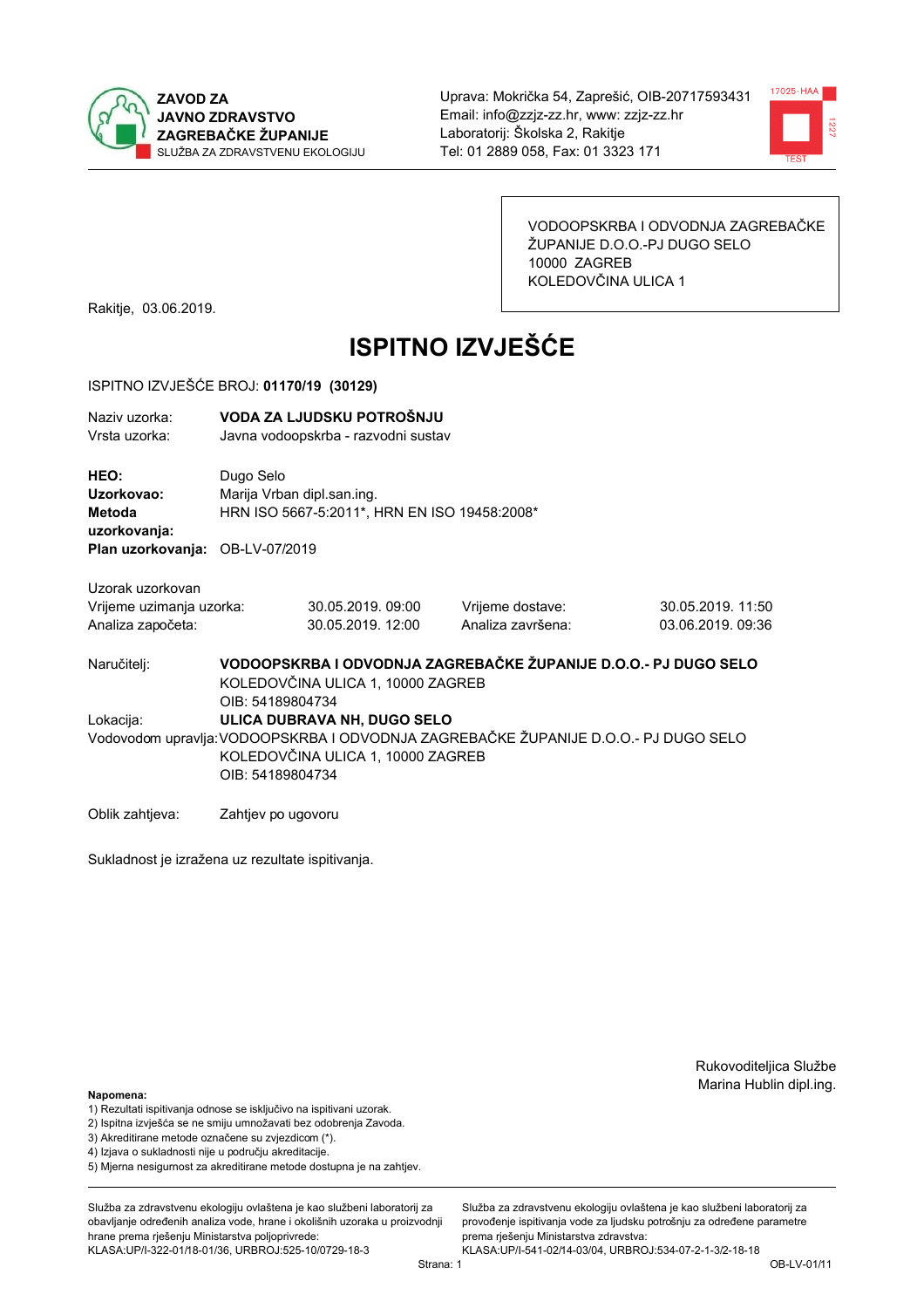## **REZULTATI ISPITIVANJA:**

Ispitno izviešće rezultat je elektroničke obrade podataka te je punovažeće bez žiga i potpisa

| Pokazatelj                | <b>Metoda</b>                           | <b>MJ</b>                   | <b>Rezultatt</b> | MDK**         | <b>Sukladno</b> |
|---------------------------|-----------------------------------------|-----------------------------|------------------|---------------|-----------------|
| Temperatura               | Standard Methods 21st Ed.<br>2005.2550B | $^{\circ}$ C                | 15,7             | 25            | DA              |
| Slobodni rezidualni klor  | HRN EN ISO 7393-2:2018                  | mg/L Cl <sub>2</sub>        | 0,13             | 0,5           | DA              |
| Boja                      | HRN EN ISO 7887:2012                    | mg/L Pt/Co skale            | < 5              | 20            | DA              |
| Mutnoća                   | HRN EN ISO 7027-1:2016*                 | NTU jedinica                | 0,92             | 4             | DA              |
| <b>Miris</b>              | HRN EN 1622:2008                        |                             | bez              | bez           | DA              |
| <b>Okus</b>               | HRN EN 1622:2008                        |                             | bez              | bez           | DA              |
| pH                        | HRN EN ISO 10523:2012*                  | pH jedinica                 | 7,3              | $6, 5 - 9, 5$ | DA              |
| Temp.pri određivanju pH   |                                         | $\overline{C}$              | 16,5             |               |                 |
| Elektrovodljivost         | HRN EN 27888:2008*                      | µScm <sup>-1</sup> pri 20°C | 461              | 2.500         | DA              |
| Utrošak KMnO <sub>4</sub> | HRN EN ISO 8467:2001                    | mg/L O <sub>2</sub>         | 0,5              | 5             | DA              |
| Kloridi                   | HRN EN ISO 10304-1:2009*                | mg/L CI                     | 12               | 250           | DA              |
| Nitriti                   | HRN EN ISO 10304-1:2009*                | mg/L $(NO2)$                | < 0,050          | 0,5           | DA              |
| Nitrati                   | HRN EN ISO 10304-1:2009*                | mg/L (NO <sub>3</sub> )     | 5,6              | 50            | DA              |
| Amonij                    | HRN ISO 7150-1:1998*                    | mg/L (NH                    | < 0,05           | 0,5           | DA              |

trezultat izražen kao manje od (<) odnosi se na granicu kvantifikacije

\*\*maksimalno dozvoljena koncentracija

#### Izjava o sukladnosti

Prema ispitanim parametrima uzorak vode JE SUKLADAN zahtievima članka 5. Zakona o vodi za ljudsku potrošnju (NN 56/2013, 64/2015, 104/2017, 115/2018) i priloga I Pravilnika o parametrima sukladnosti, metodama analize, monitoringu i planovima sigurnosti vode za ljudsku potrošnju te načinu vođenja registra pravnih osoba koje obavljaju djelatnost javne vodoopskrbe (NN 125/2017).

> Voditeljica Odsjeka Nikolina Ciban dipl.ing.

## Odsjek za mikrobiološka ispitivanja voda

### **REZULTATI ISPITIVANJA:**

Ispitno izvješće rezultat je elektroničke obrade podataka te je punovažeće bez žiga i potpisa

| Pokazatelj             | <b>Metoda</b>           | <b>MJ</b>   | <b>Rezultat</b> | MDK** | <b>Sukladno</b> |
|------------------------|-------------------------|-------------|-----------------|-------|-----------------|
| Ukupni koliformi       | HRN EN ISO 9308-1:2014* | broj/100 mL |                 | 0     | DA              |
| Escherichia coli       | HRN EN ISO 9308-1:2014* | broj/100 mL | < 1             |       | DA              |
| Enterokoki             | HRN EN ISO 7899-2:2000* | broj/100 mL | < '             |       | DA              |
| Pseudomonas aeruginosa | HRN EN ISO 16266:2008*  | broj/100 mL | < 1             | 0     | DA              |
| Aerobne bakt -36 C/48h | HRN EN ISO 6222:2000*   | broj/1 mL   | 63              | 100   | DA              |
| Aerobne bakt -22°C/72h | HRN EN ISO 6222:2000*   | broj/1 mL   | 74              | 100   | DA              |

\*\*maksimalno dozvoljena koncentracija

#### Izjava o sukladnosti

Prema ispitanim parametrima uzorak vode JE SUKLADAN zahtjevima članka 5. Zakona o vodi za ljudsku potrošnju (NN 56/2013, 64/2015, 104/2017, 115/2018) i priloga I Pravilnika o parametrima sukladnosti, metodama analize, monitoringu i planovima sigurnosti vode za ljudsku potrošnju te načinu vođenja registra pravnih osoba koje obavljaju djelatnost javne vodoopskrbe (NN 125/2017).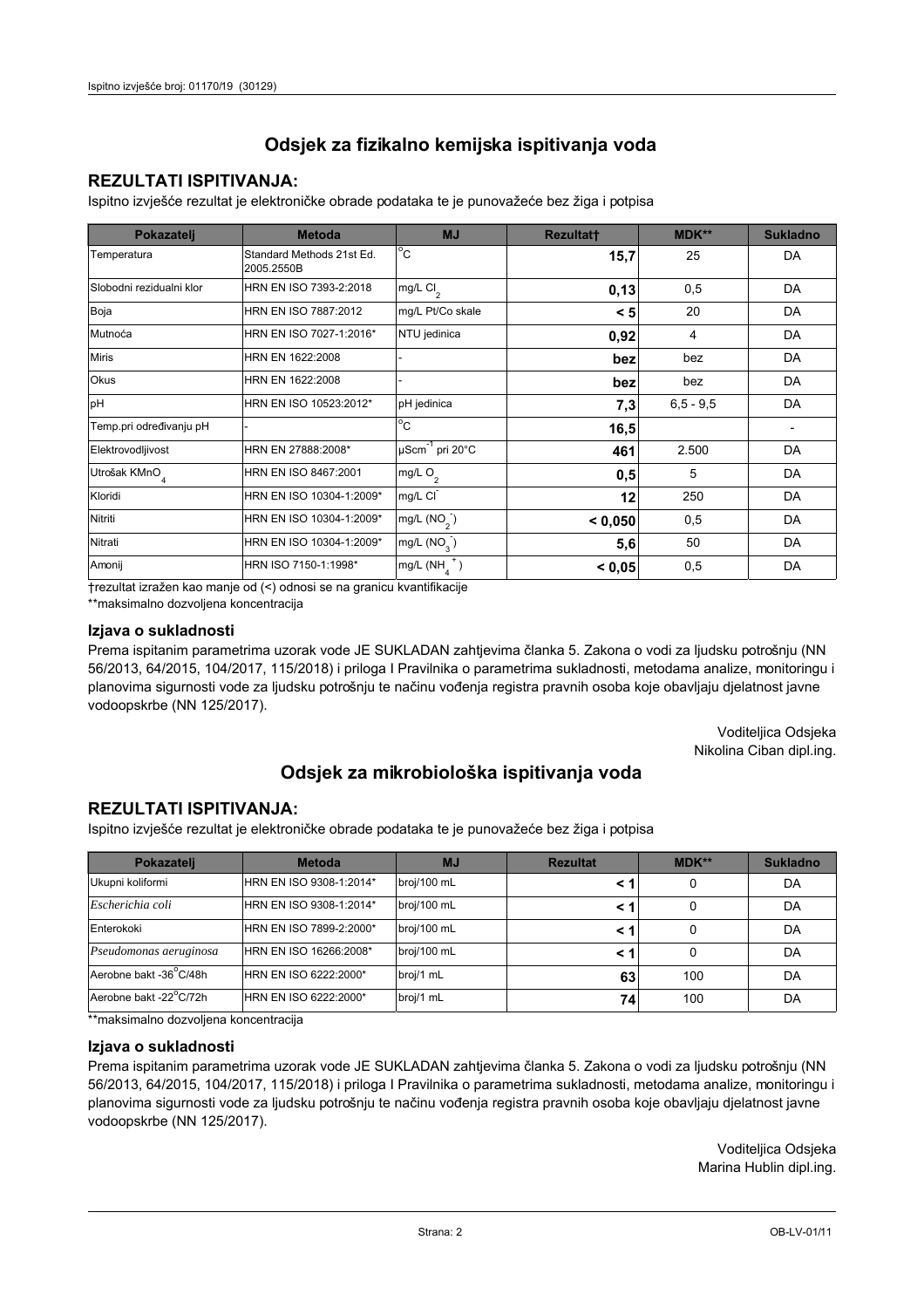



VODOOPSKRBA I ODVODNJA ZAGREBAČKE ŽUPANIJE D.O.O.-PJ DUGO SELO 10000 ZAGREB KOLEDOVČINA ULICA 1

Rakitje, 03.06.2019.

# **ISPITNO IZVJEŠĆE**

#### ISPITNO IZVJEŠĆE BROJ: 01169/19 (30128)

| Naziv uzorka:<br>Vrsta uzorka:               |                      | VODA ZA LJUDSKU POTROŠNJU<br>Javna vodoopskrba - razvodni sustav                                                         |                   |                                                                 |  |
|----------------------------------------------|----------------------|--------------------------------------------------------------------------------------------------------------------------|-------------------|-----------------------------------------------------------------|--|
| HEO:<br>Uzorkovao:<br>Metoda<br>uzorkovanja: | Dugo Selo            | Marija Vrban dipl.san.ing.<br>HRN ISO 5667-5:2011*, HRN EN ISO 19458:2008*                                               |                   |                                                                 |  |
| Plan uzorkovanja: OB-LV-07/2019              |                      |                                                                                                                          |                   |                                                                 |  |
| Uzorak uzorkovan                             |                      |                                                                                                                          |                   |                                                                 |  |
| Vrijeme uzimanja uzorka:                     |                      | 30.05.2019.08:40                                                                                                         | Vrijeme dostave:  | 30.05.2019. 11:50                                               |  |
| Analiza započeta:                            |                      | 30.05.2019. 11:59                                                                                                        | Analiza završena: | 03.06.2019. 09:36                                               |  |
| Naručitelj:                                  | OIB: 54189804734     | KOLEDOVČINA ULICA 1, 10000 ZAGREB                                                                                        |                   | VODOOPSKRBA I ODVODNJA ZAGREBAČKE ŽUPANIJE D.O.O.- PJ DUGO SELO |  |
| Lokacija:                                    | <b>NH ŠTAKOROVEC</b> |                                                                                                                          |                   |                                                                 |  |
|                                              | OIB: 54189804734     | Vodovodom upravlja: VODOOPSKRBA I ODVODNJA ZAGREBAČKE ŽUPANIJE D.O.O.- PJ DUGO SELO<br>KOLEDOVČINA ULICA 1, 10000 ZAGREB |                   |                                                                 |  |
| Oblik zahtjeva:                              | Zahtjev po ugovoru   |                                                                                                                          |                   |                                                                 |  |

Sukladnost je izražena uz rezultate ispitivanja.

Rukovoditeljica Službe Marina Hublin dipl.ing.

#### Napomena:

- 1) Rezultati ispitivanja odnose se isključivo na ispitivani uzorak.
- 2) Ispitna izvješća se ne smiju umnožavati bez odobrenja Zavoda.

3) Akreditirane metode označene su zvjezdicom (\*).

- 4) Iziava o sukladnosti nije u područiu akreditacije.
- 5) Mjerna nesigurnost za akreditirane metode dostupna je na zahtjev.

Služba za zdravstvenu ekologiju ovlaštena je kao službeni laboratorij za obavlianie određenih analiza vode, hrane i okolišnih uzoraka u proizvodniji hrane prema rješenju Ministarstva poljoprivrede: KLASA:UP/I-322-01/18-01/36, URBROJ:525-10/0729-18-3

Strana: 1

Služba za zdravstvenu ekologiju ovlaštena je kao službeni laboratorij za provođenje ispitivanja vode za ljudsku potrošnju za određene parametre prema rješenju Ministarstva zdravstva: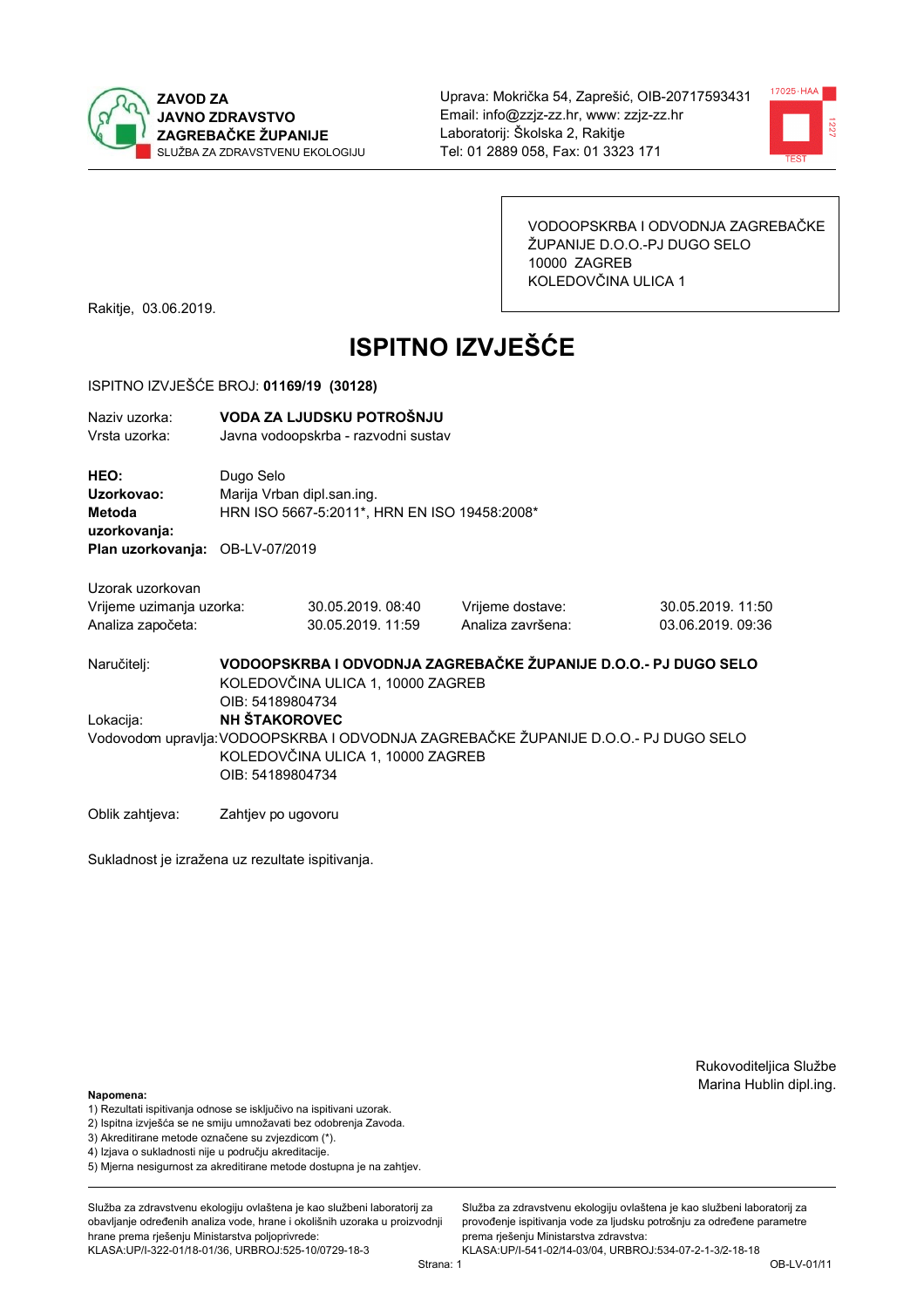## **REZULTATI ISPITIVANJA:**

Ispitno izviešće rezultat je elektroničke obrade podataka te je punovažeće bez žiga i potpisa

| Pokazatelj                | <b>Metoda</b>                           | <b>MJ</b>               | <b>Rezultatt</b> | MDK**         | <b>Sukladno</b> |
|---------------------------|-----------------------------------------|-------------------------|------------------|---------------|-----------------|
| Temperatura               | Standard Methods 21st Ed.<br>2005.2550B | $^{\circ}$ C            | 14,9             | 25            | DA              |
| Slobodni rezidualni klor  | HRN EN ISO 7393-2:2018                  | mg/L $Cl2$              | 0,06             | 0,5           | DA              |
| Boja                      | HRN EN ISO 7887:2012                    | mg/L Pt/Co skale        | < 5              | 20            | DA              |
| Mutnoća                   | HRN EN ISO 7027-1:2016*                 | NTU jedinica            | 0,87             | 4             | DA              |
| <b>Miris</b>              | HRN EN 1622:2008                        |                         | bez              | bez           | DA              |
| Okus                      | HRN EN 1622:2008                        |                         | bez              | bez           | DA              |
| pH                        | HRN EN ISO 10523:2012*                  | pH jedinica             | 7,7              | $6, 5 - 9, 5$ | DA              |
| Temp.pri određivanju pH   |                                         | $^{\circ}$ C            | 15,7             |               |                 |
| Elektrovodljivost         | HRN EN 27888:2008*                      | µScm-1 pri 20°C         | 444              | 2.500         | DA              |
| Utrošak KMnO <sub>4</sub> | HRN EN ISO 8467:2001                    | mg/L O <sub>2</sub>     | 0,7              | 5             | DA              |
| Kloridi                   | HRN EN ISO 10304-1:2009*                | mg/L CI                 | 4,0              | 250           | DA              |
| Nitriti                   | HRN EN ISO 10304-1:2009*                | mg/L $(NO2)$            | < 0.050          | 0,5           | DA              |
| Nitrati                   | HRN EN ISO 10304-1:2009*                | mg/L (NO <sub>3</sub> ) | 4,3              | 50            | DA              |
| Amonij                    | HRN ISO 7150-1:1998*                    | mg/L (NH                | < 0,05           | 0,5           | DA              |

trezultat izražen kao manje od (<) odnosi se na granicu kvantifikacije

\*\*maksimalno dozvoljena koncentracija

#### Izjava o sukladnosti

Prema ispitanim parametrima uzorak vode JE SUKLADAN zahtievima članka 5. Zakona o vodi za ljudsku potrošnju (NN 56/2013, 64/2015, 104/2017, 115/2018) i priloga I Pravilnika o parametrima sukladnosti, metodama analize, monitoringu i planovima sigurnosti vode za ljudsku potrošnju te načinu vođenja registra pravnih osoba koje obavljaju djelatnost javne vodoopskrbe (NN 125/2017).

> Voditeljica Odsjeka Nikolina Ciban dipl.ing.

## Odsjek za mikrobiološka ispitivanja voda

### **REZULTATI ISPITIVANJA:**

Ispitno izvješće rezultat je elektroničke obrade podataka te je punovažeće bez žiga i potpisa

| Pokazatelj             | <b>Metoda</b>           | <b>MJ</b>   | <b>Rezultat</b> | MDK** | <b>Sukladno</b> |
|------------------------|-------------------------|-------------|-----------------|-------|-----------------|
| Ukupni koliformi       | HRN EN ISO 9308-1:2014* | broj/100 mL |                 | 0     | DA              |
| Escherichia coli       | HRN EN ISO 9308-1:2014* | broj/100 mL | < 1             |       | DA              |
| Enterokoki             | HRN EN ISO 7899-2:2000* | broj/100 mL | < '             |       | DA              |
| Pseudomonas aeruginosa | HRN EN ISO 16266:2008*  | broj/100 mL | < 1             | 0     | DA              |
| Aerobne bakt -36 C/48h | HRN EN ISO 6222:2000*   | broj/1 mL   | 20              | 100   | DA              |
| Aerobne bakt -22°C/72h | HRN EN ISO 6222:2000*   | broj/1 mL   | 33 <sub>1</sub> | 100   | DA              |

\*\*maksimalno dozvoljena koncentracija

#### Izjava o sukladnosti

Prema ispitanim parametrima uzorak vode JE SUKLADAN zahtjevima članka 5. Zakona o vodi za ljudsku potrošnju (NN 56/2013, 64/2015, 104/2017, 115/2018) i priloga I Pravilnika o parametrima sukladnosti, metodama analize, monitoringu i planovima sigurnosti vode za ljudsku potrošnju te načinu vođenja registra pravnih osoba koje obavljaju djelatnost javne vodoopskrbe (NN 125/2017).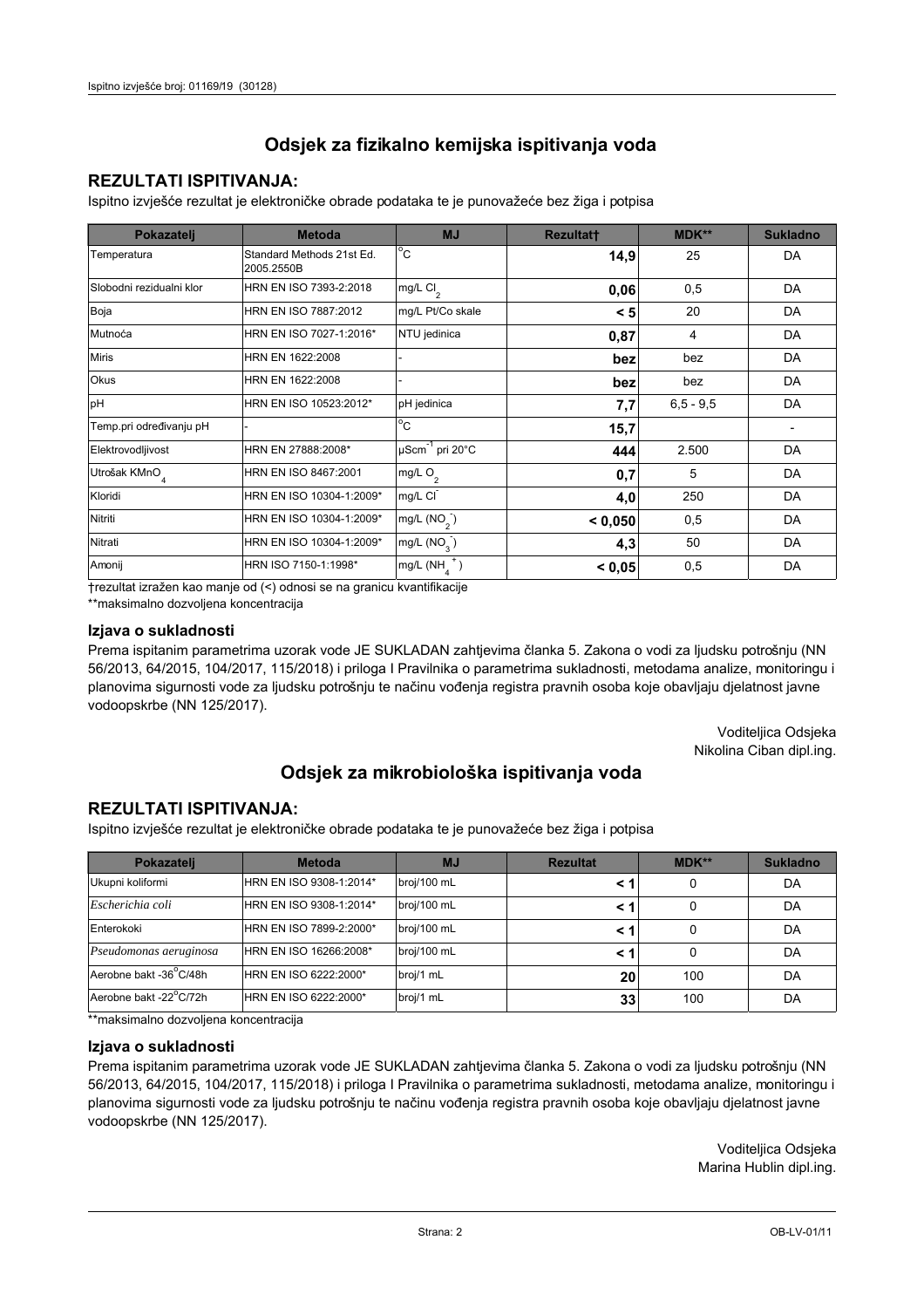



VODOOPSKRBA I ODVODNJA ZAGREBAČKE ŽUPANIJE D.O.O.-PJ DUGO SELO 10000 ZAGREB KOLEDOVČINA ULICA 1

Rakitje, 03.06.2019.

# **ISPITNO IZVJEŠĆE**

#### ISPITNO IZVJEŠĆE BROJ: 01168/19 (30127)

| Naziv uzorka:<br>Vrsta uzorka:                                    |                                                                                                                          | VODA ZA LJUDSKU POTROŠNJU<br>Javna vodoopskrba - razvodni sustav           |                                                                                     |                                       |  |  |
|-------------------------------------------------------------------|--------------------------------------------------------------------------------------------------------------------------|----------------------------------------------------------------------------|-------------------------------------------------------------------------------------|---------------------------------------|--|--|
| HEO:<br>Uzorkovao:<br><b>Metoda</b><br>uzorkovanja:               | Dugo Selo                                                                                                                | Marija Vrban dipl.san.ing.<br>HRN ISO 5667-5:2011*, HRN EN ISO 19458:2008* |                                                                                     |                                       |  |  |
| Plan uzorkovanja: OB-LV-07/2019                                   |                                                                                                                          |                                                                            |                                                                                     |                                       |  |  |
| Uzorak uzorkovan<br>Vrijeme uzimanja uzorka:<br>Analiza započeta: |                                                                                                                          | 30.05.2019, 08:15<br>30.05.2019. 11:58                                     | Vrijeme dostave:<br>Analiza završena:                                               | 30.05.2019. 11:50<br>03.06.2019.09:36 |  |  |
| Naručitelj:                                                       | VODOOPSKRBA I ODVODNJA ZAGREBAČKE ŽUPANIJE D.O.O.- PJ DUGO SELO<br>KOLEDOVČINA ULICA 1, 10000 ZAGREB<br>OIB: 54189804734 |                                                                            |                                                                                     |                                       |  |  |
| Lokacija:                                                         | OIB: 54189804734                                                                                                         | TEDROVEC, BRCKOVLJANI, HIDRANT<br>KOLEDOVČINA ULICA 1, 10000 ZAGREB        | Vodovodom upravlja: VODOOPSKRBA I ODVODNJA ZAGREBAČKE ŽUPANIJE D.O.O.- PJ DUGO SELO |                                       |  |  |

Oblik zahtjeva: Zahtjev po ugovoru

Sukladnost je izražena uz rezultate ispitivanja.

Rukovoditeljica Službe Marina Hublin dipl.ing.

#### Napomena:

- 1) Rezultati ispitivanja odnose se isključivo na ispitivani uzorak.
- 2) Ispitna izvješća se ne smiju umnožavati bez odobrenja Zavoda.

3) Akreditirane metode označene su zvjezdicom (\*).

- 4) Iziava o sukladnosti nije u područiu akreditacije.
- 5) Mjerna nesigurnost za akreditirane metode dostupna je na zahtjev.

Služba za zdravstvenu ekologiju ovlaštena je kao službeni laboratorij za obavljanje određenih analiza vode, hrane i okolišnih uzoraka u proizvodniji hrane prema rješenju Ministarstva poljoprivrede: KLASA:UP/I-322-01/18-01/36, URBROJ:525-10/0729-18-3

Strana: 1

Služba za zdravstvenu ekologiju ovlaštena je kao službeni laboratorij za provođenie ispitivania vode za liudsku potrošniu za određene parametre prema rješenju Ministarstva zdravstva: